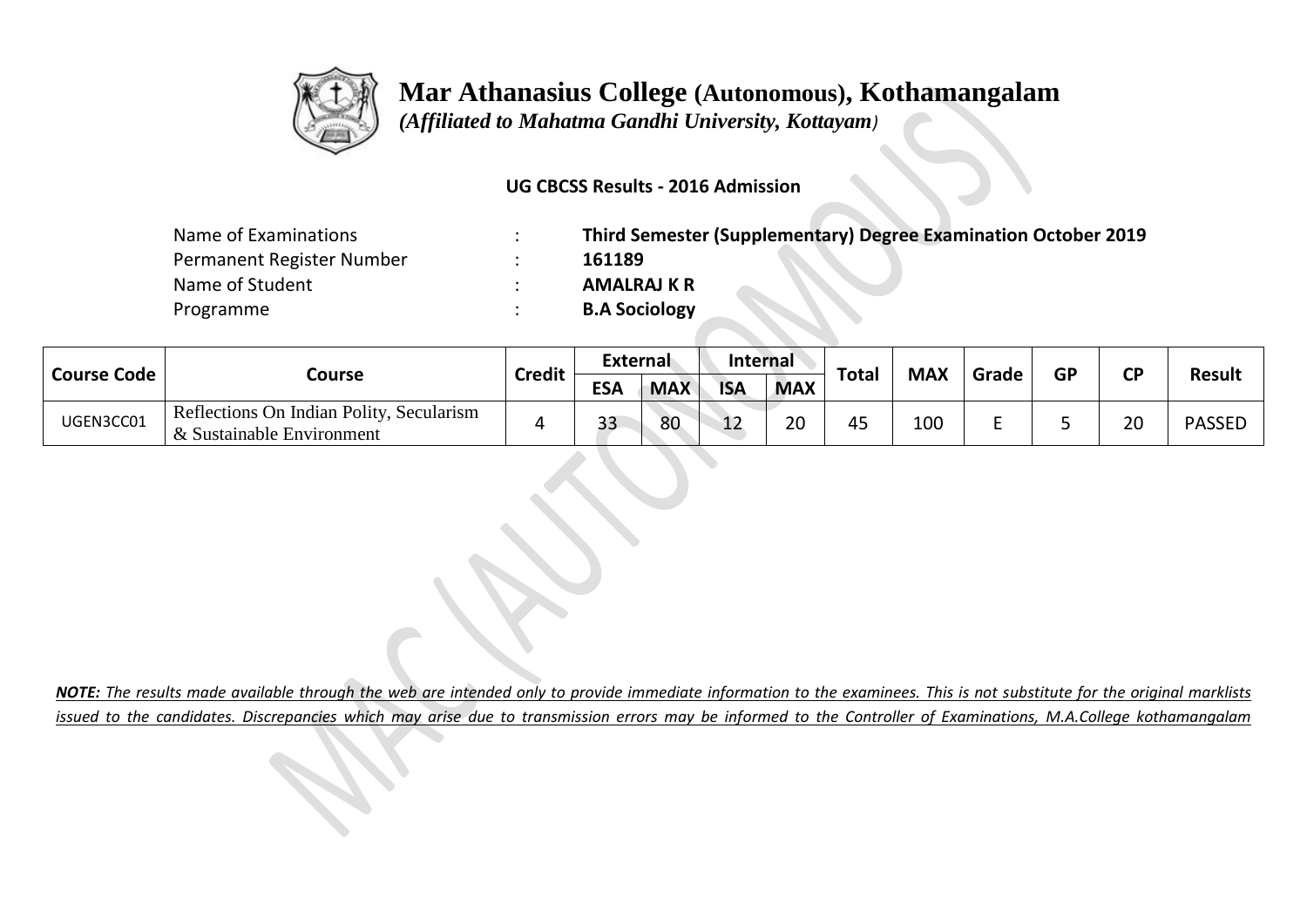

 *(Affiliated to Mahatma Gandhi University, Kottayam)*

#### **UG CBCSS Results - 2016 Admission**

| Name of Examinations      | Third Semester (Supplementary) Degree Examination October 2019 |
|---------------------------|----------------------------------------------------------------|
| Permanent Register Number | 161190                                                         |
| Name of Student           | <b>AMRITHA SIVAN</b>                                           |
| Programme                 | <b>B.A Sociology</b>                                           |

| <b>Course Code</b> |                                                                              |               | External   |            | Internal   |                    |              |            | GP    |       | <b>CD</b> |               |
|--------------------|------------------------------------------------------------------------------|---------------|------------|------------|------------|--------------------|--------------|------------|-------|-------|-----------|---------------|
|                    | Course                                                                       | <b>Credit</b> | <b>ESA</b> | <b>MAX</b> | <b>ISA</b> | <b>MAX</b>         | <b>Total</b> | <b>MAX</b> | Grade |       |           | <b>Result</b> |
| UGEN3CC01          | Reflections On Indian Polity, Secularism &<br><b>Sustainable Environment</b> |               | Ab         | 80         | 07         | $\mathbf{a}$<br>zu | $- -$        | 100        | $- -$ | $- -$ |           | <b>FAILED</b> |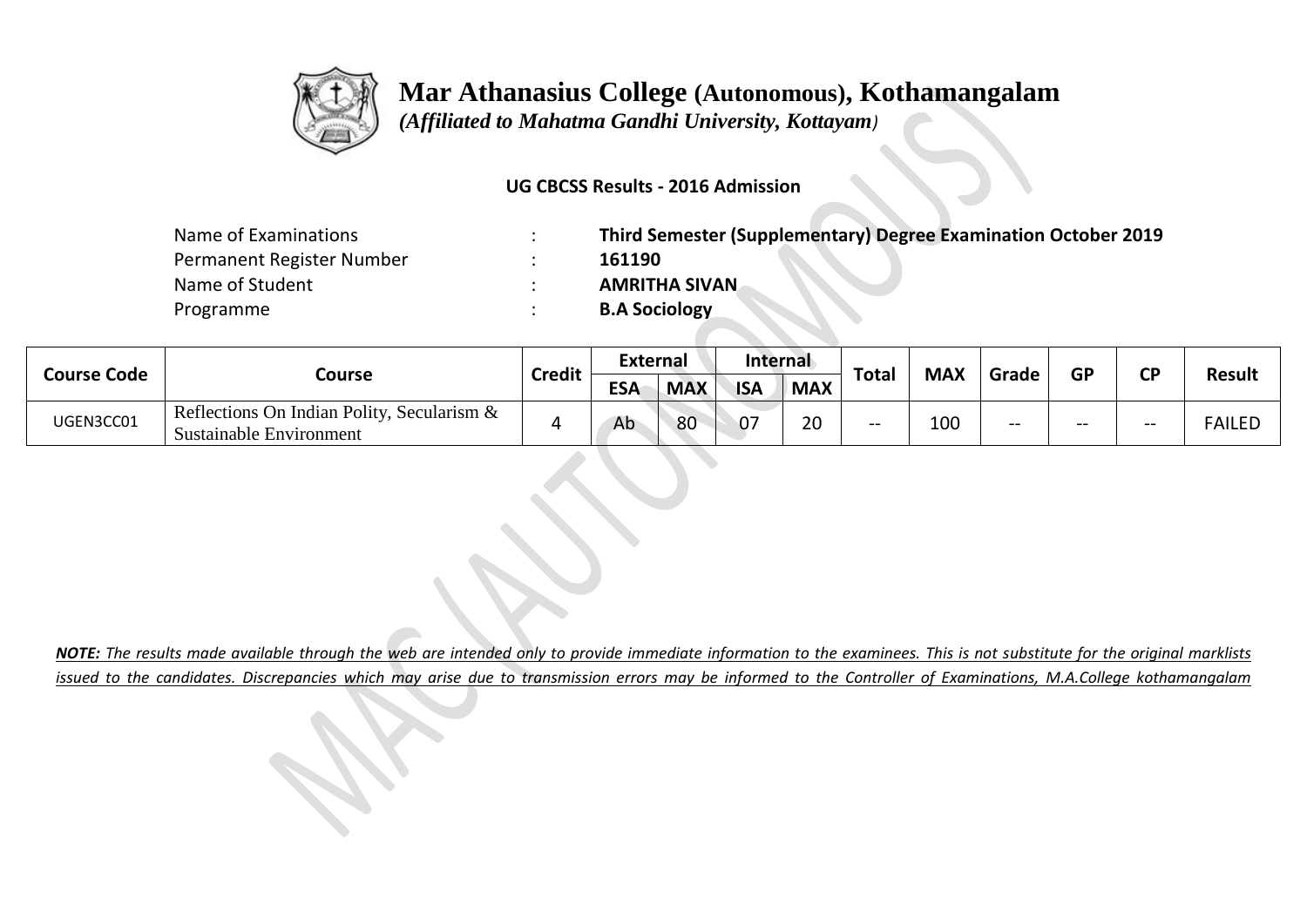

 *(Affiliated to Mahatma Gandhi University, Kottayam)*

### **UG CBCSS Results - 2016 Admission**

| Name of Examinations      | Third Semester (Supplementary) Degree Examination October 2019 |
|---------------------------|----------------------------------------------------------------|
| Permanent Register Number | 161203                                                         |
| Name of Student           | <b>ASWATHY SURESH</b>                                          |
| Programme                 | <b>B.A Sociology</b>                                           |

| <b>Course Code</b> |                                                                                 |               | External   |            | Internal   |            |              |            | GP    |  | <b>CD</b>    |               |
|--------------------|---------------------------------------------------------------------------------|---------------|------------|------------|------------|------------|--------------|------------|-------|--|--------------|---------------|
|                    | Course                                                                          | <b>Credit</b> | <b>ESA</b> | <b>MAX</b> | <b>ISA</b> | <b>MAX</b> | <b>Total</b> | <b>MAX</b> | Grade |  |              | <b>Result</b> |
| UGEN3CC01          | Reflections On Indian Polity, Secularism $\&$<br><b>Sustainable Environment</b> |               | 48         | 80         | 08         | 20         | 56           | 100        |       |  | $\sim$<br>∠∽ | <b>PASSEL</b> |